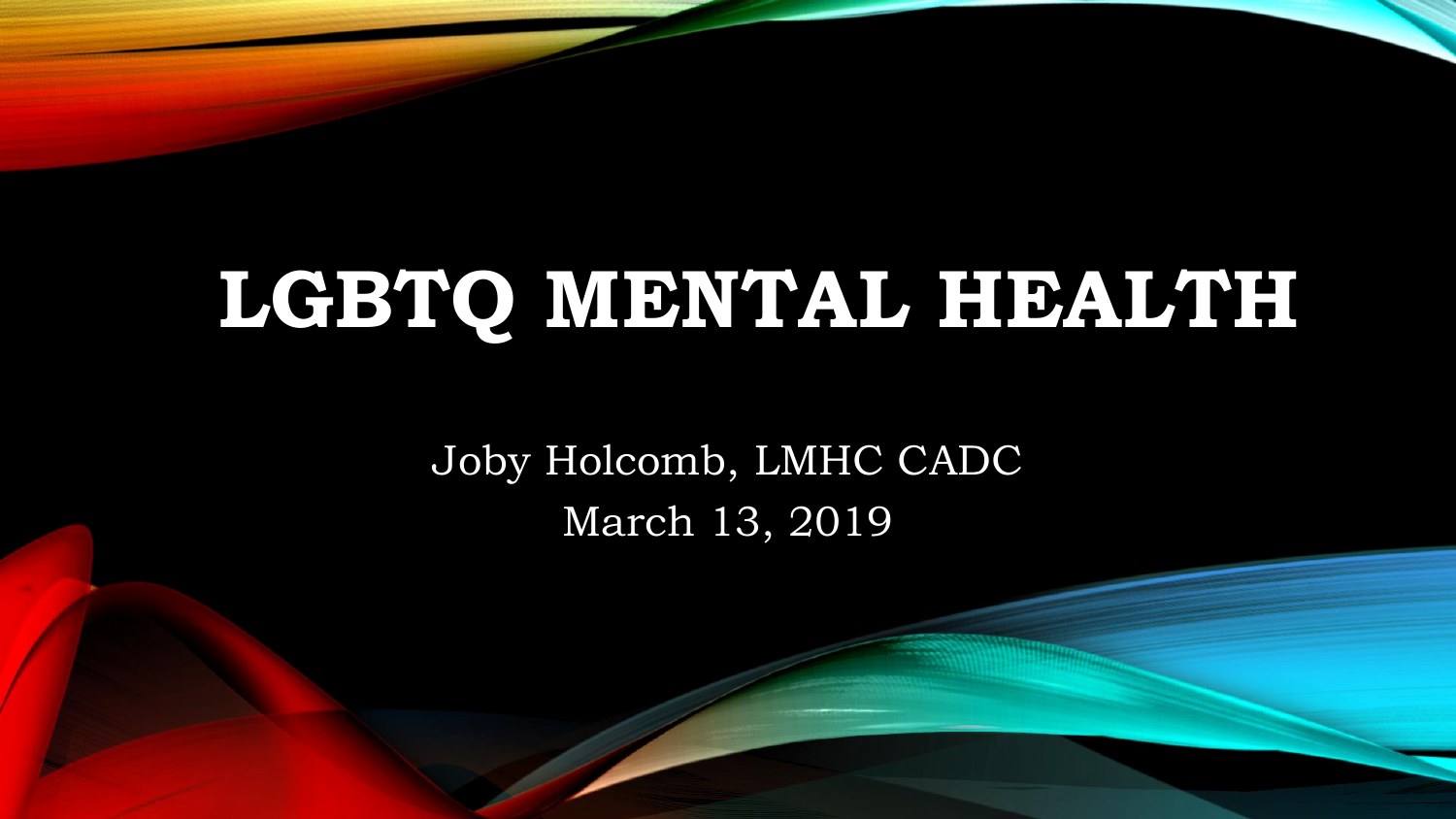## **SMALL GROUP DISCUSSION**

- What mental health issues exist within the LGBTQ community?
- What are factors that impact mental health issues for some LGBTQ individuals?
- How do we work with LGBTQ individuals?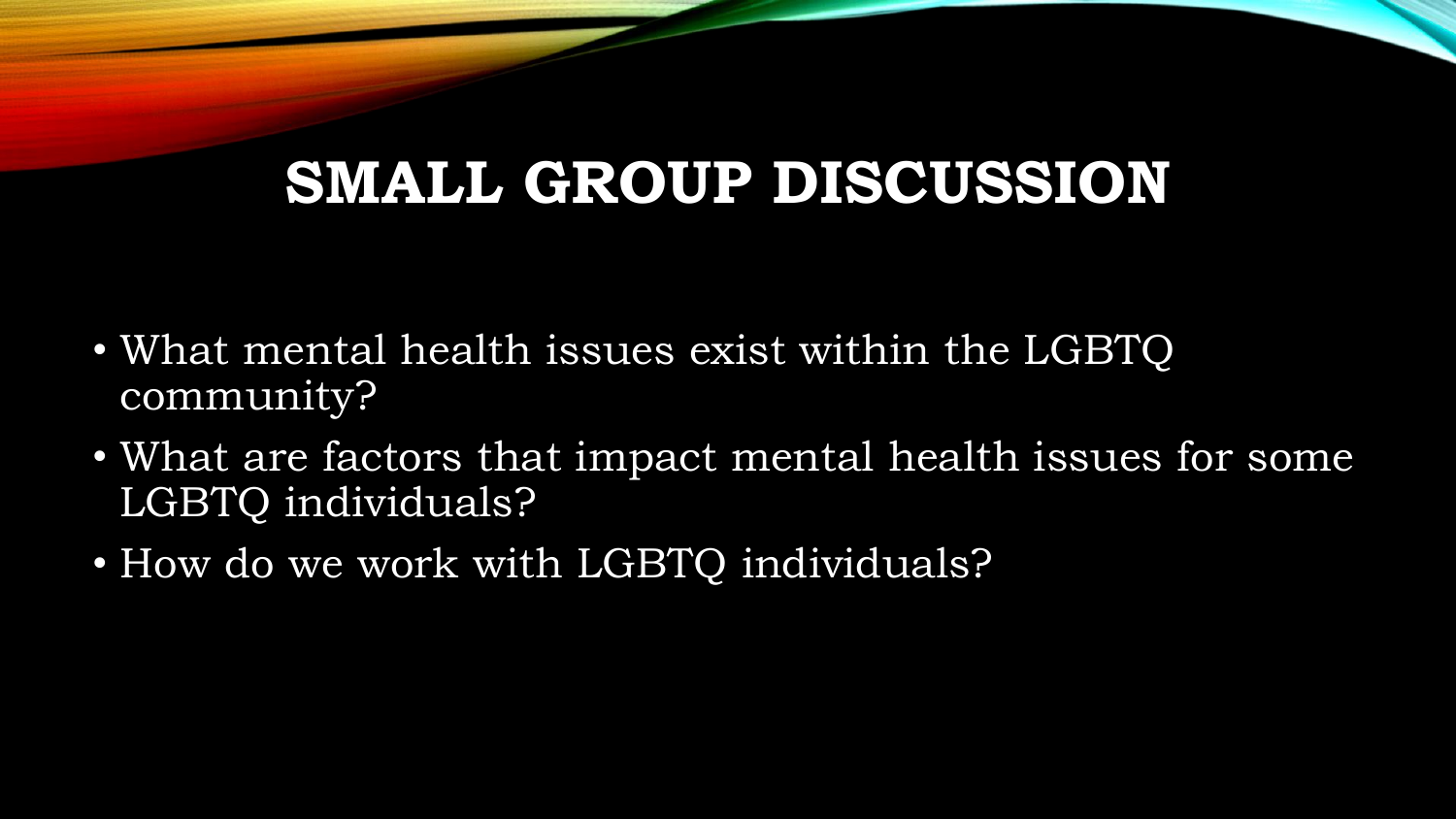# **LGBTQ 101**

- Defining LGBTQQIA+: lesbian, gay, bisexual, transgender, queer, questioning, intersex, asexual +
- Dead naming
- Negative impacts of misgendering
- Importance of pronouns
- **Queer:** This term is intentionally hard to define, much as is its gender counterpart genderqueer. It can generally be understood as an orientation that is neither straight nor gay, but definitely LGBQ+ and possibly fluid.
- **Cisgender or Cis:** An individual whose innate sense of self-aligns with the gender associated with the sex assigned to them at birth. The default gender identity.
- **Transgender or Trans or Trans\*:** A huge umbrella with different terms to describe individuals who do not identify with the gender associated with the sex assigned to them at birth. Below is a list of some of those most common terms.
- **Trans Man:** Someone who was AFAB but whose innate sense of self-identifies as masculine/male/boy/man. They are a man.
- **Trans Woman:** Someone who was AMAB but whose innate sense of self-identifies as feminine/female/girl/woman. They are a woman.
- **Gender-Fluid or Non-Binary or Pangender:** Someone who was either AFAB or AMAB but whose innate sense of self doesn't identify with only one gender, and/or their sense of gender can change constantly. This category also includes terms like two-spirit, bi-gender, thirdgender, and more.

https://www.translanguageprimer.org/primer/#q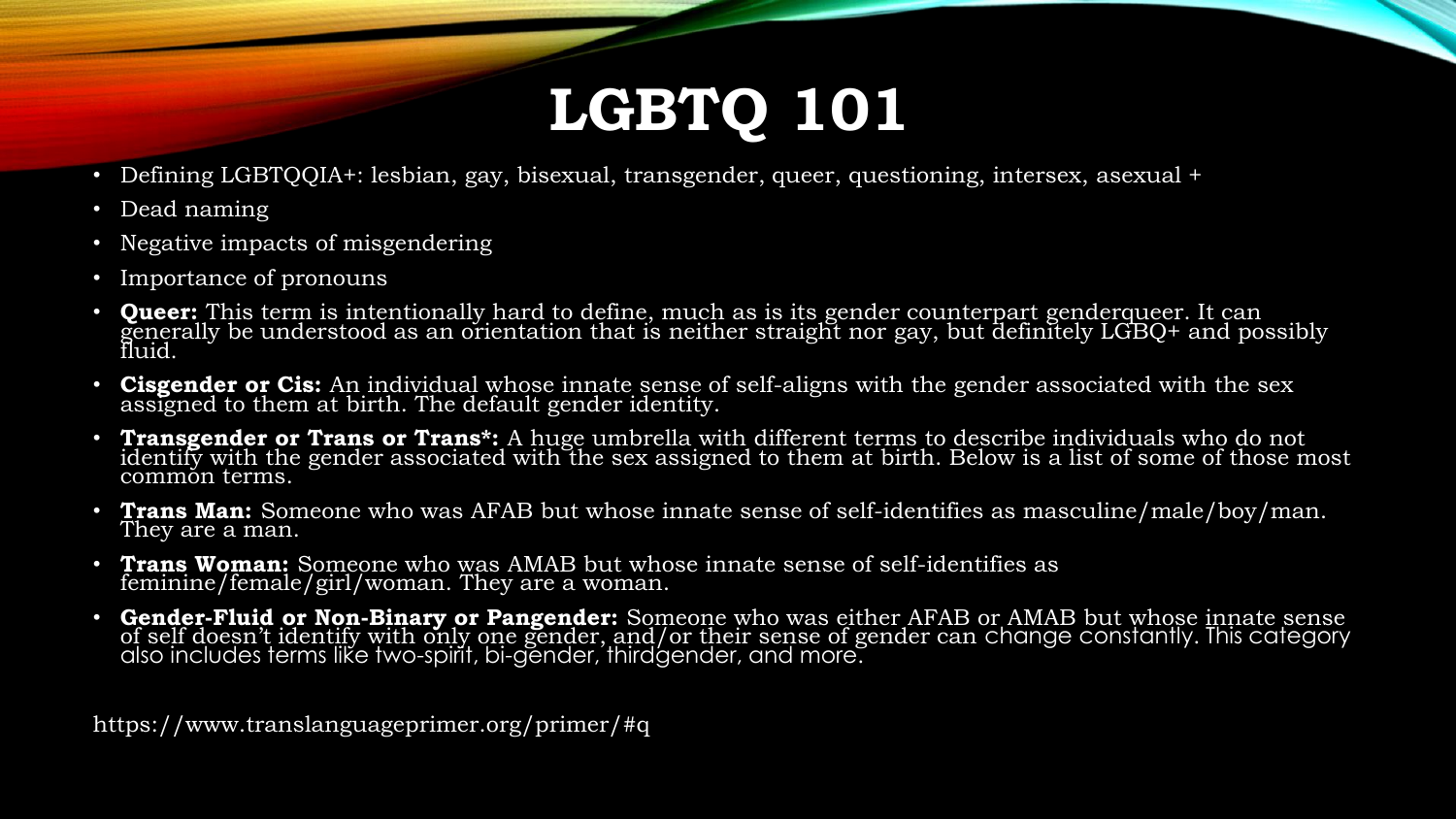## **LGBTQ 101**

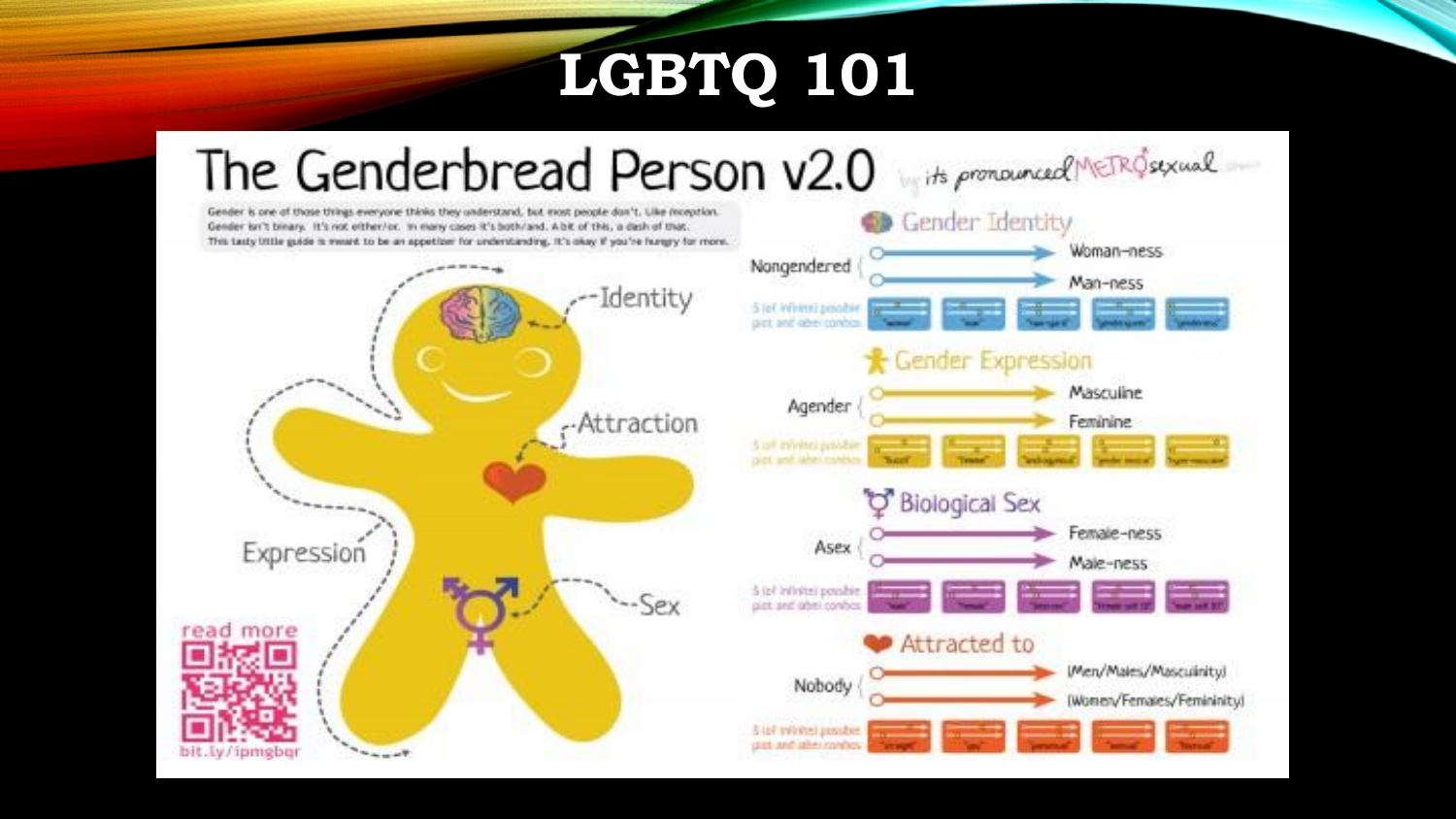## **LGBTQ 101: WPATH STANDARDS OF CARE**

- Promotes the highest standards of health care for individuals through the articulation of Standards of Care (SOC) for the health of transsexual, transgender, and gender nonconforming people
- Includes primary care, gynecologic and urologic care, reproductive options, voice and communication therapy, mental health services (e.g., assessment, counseling, psychotherapy), and hormonal and surgical treatments.
- WPATH recognizes that health is dependent upon not only good clinical care but also social and political climates that provide and ensure social tolerance, equality, and the full rights of citizenship.

https://www.wpath.org/publications/soc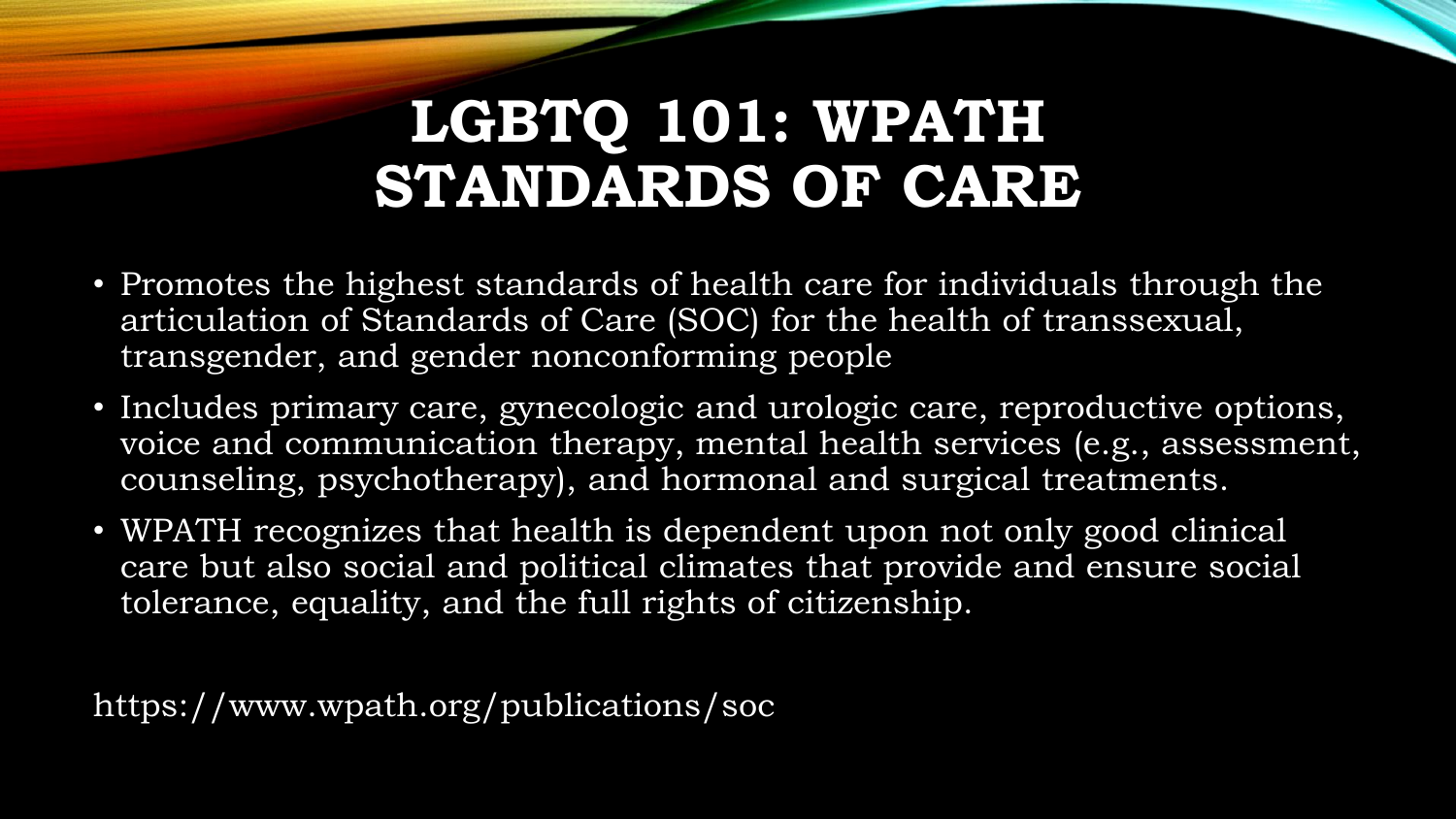#### **THE NEED FOR UNDERSTANDING: CULTURAL MECHANISMS**

• Minority Stress Model

-sexual minority individuals are at a greater risk for mental health disorders impacting overall health outcomes

• Microaggressions

-brief, daily assaults on minority individuals, which can be social or environmental, verbal or nonverbal, as well as intentional or unintentional

- Intersectionality
	- -people of color
	- -individuals with disabilities
	- -religion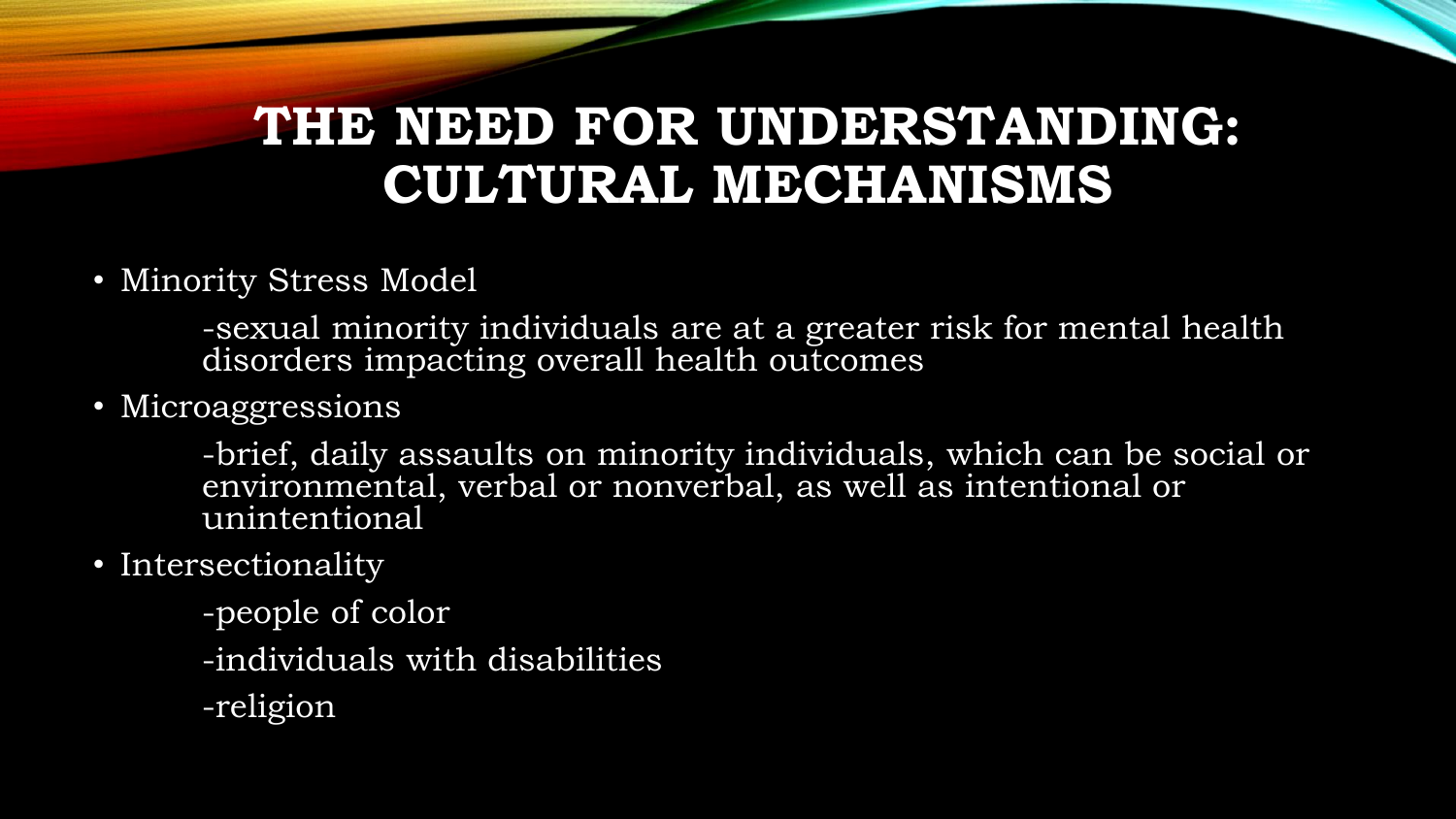#### **THE NEED FOR UNDERSTANDING: SOCIAL MECHANISMS**

- Heterosexuality is the "norm"
- Stereotypes about the LGBTQ community
- Harrassment
- Discrimination

-1 in 5 been report being discriminated against in the workplace

-20 percent report experiencing discrimination because of gender when applying for or while at college

-1 in 10 report experiencing discrimination when trying to vote

- -1 in 6 report avoided medical care due to fear of discrimination
- -1 in 6 avoided calling police due to fear of discrimination
- Cultural Trauma

-Matthew Shepherd, Pulse nightclub shootings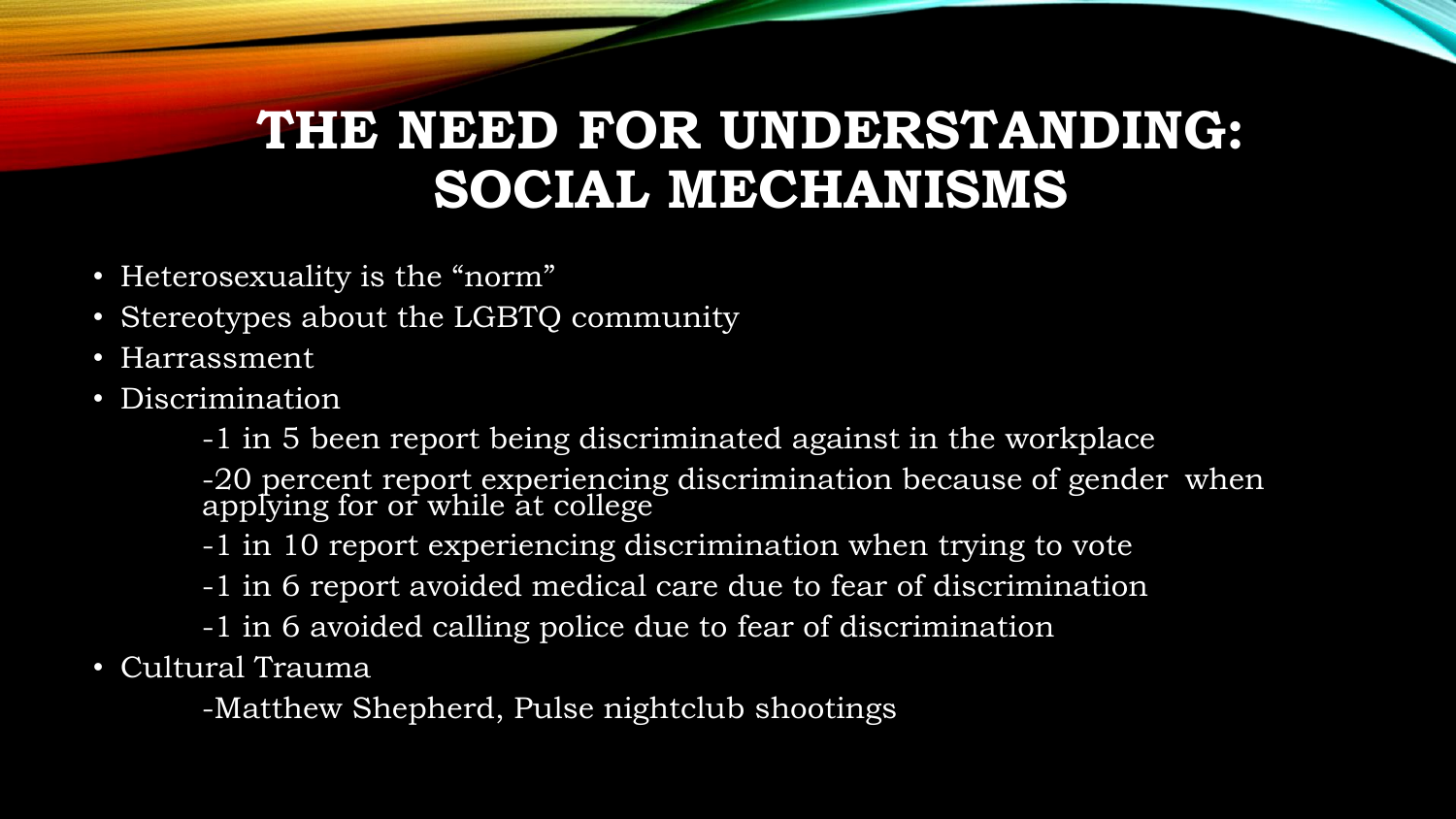## **THE NEED FOR UNDERSTANDING: COMING OUT PROCESS**

- Developing a healthy lesbian, gay, bisexual, transgender identity
- Can be a lifelong process
- Internalized lesbophobia, homophobia, bi-phobia, transphobia
- Physical act of coming out
	- -who to come out to
	- -fear of rejection
	- -loss of friends, family
	- -discrimination
- Negative core beliefs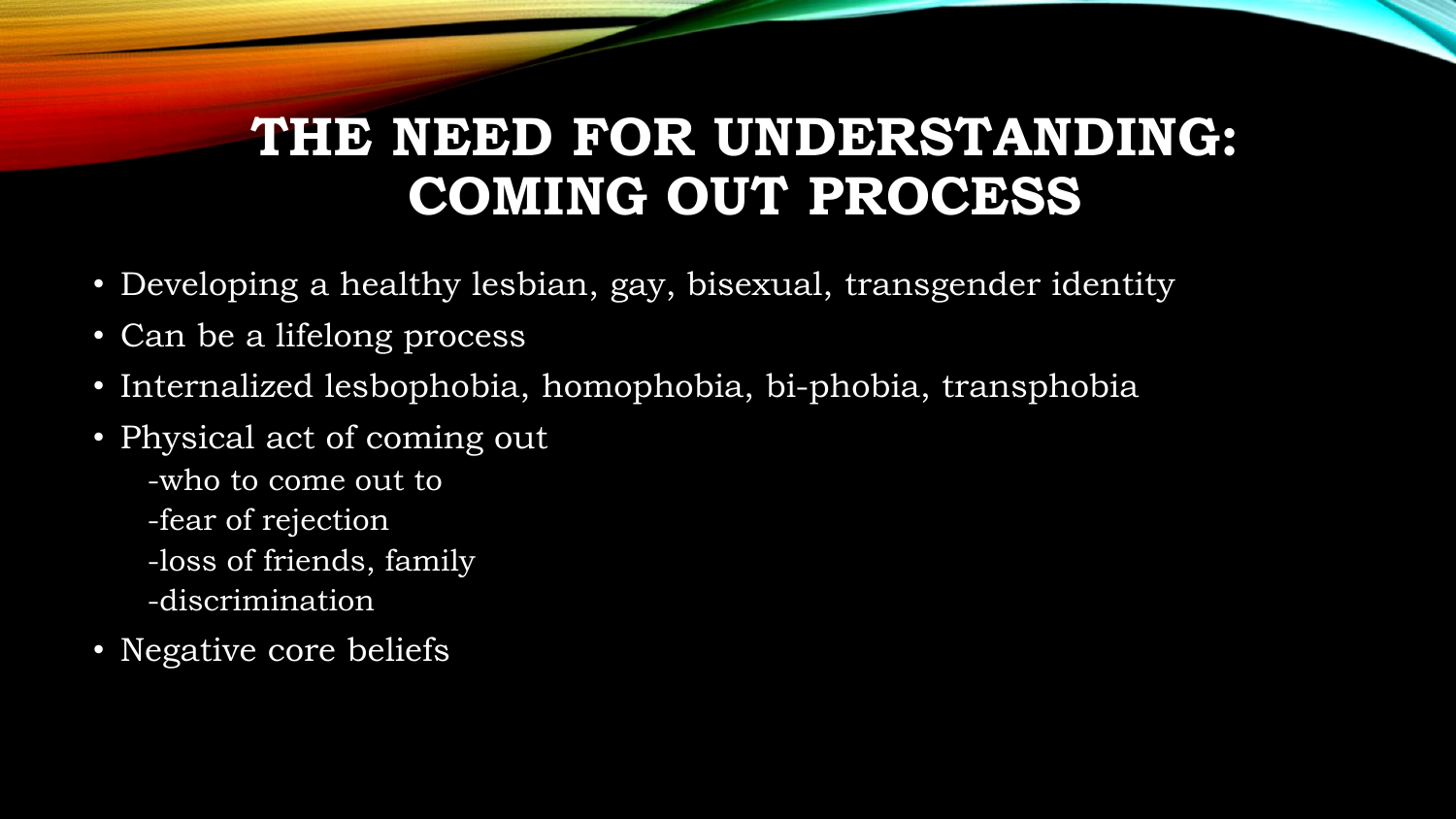#### **THE NEED FOR UNDERSTANDING: TRAUMA AND TRANSGENDER**

- Half of transgender individuals report being victims of sexual harassment and more than half report being victims of sexual assault
- Transgender individuals are more likely to be murdered, experience street harassment or being victims of other violent crimes
- 1 in 5 reported being refused medical care, 1 in 10 reported being sexually assaulted by a medical professional
- 7% report being sexually assaulted by law enforcement officers
- 40% report having attempted suicide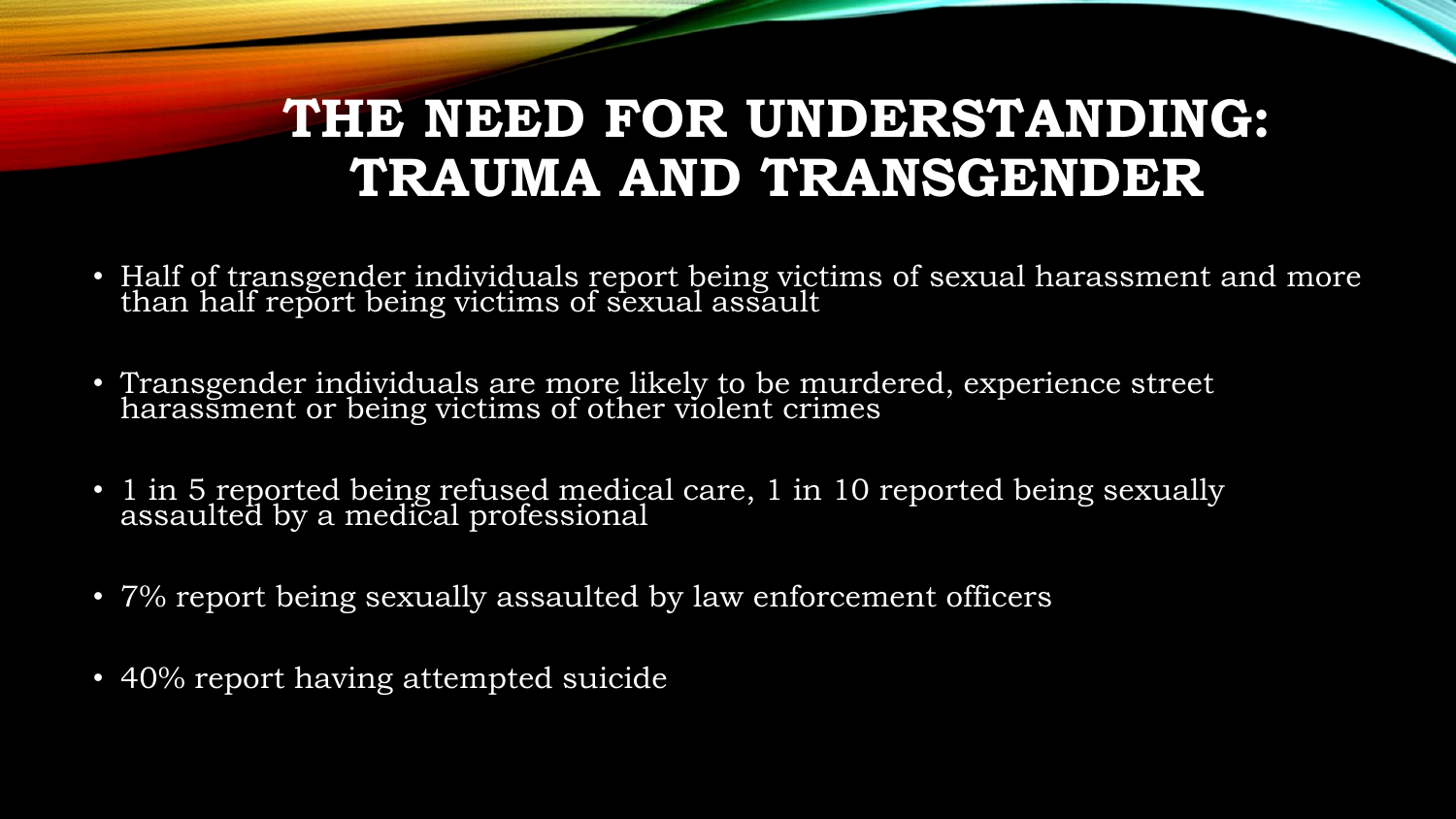## **THE IMPACT: TRANSGENDER TRANSITIONING**

- Transgender individuals report a lack of trust in medical providers at higher rates
- Lack of experienced and culturally competent medical providers
- Transgender individuals may experience a desire to misuse or "stack" other substances to achieve a more masculine look or muscular physique
- BDD Muscle Dysmorphia can lead to substance use in the form of steroids including dangerous stacking of different substances
- Legal ramifications of buying steroids
- On-line pharmacies target transgender individuals
- Illegal steroid use and having a successful and healthy transition

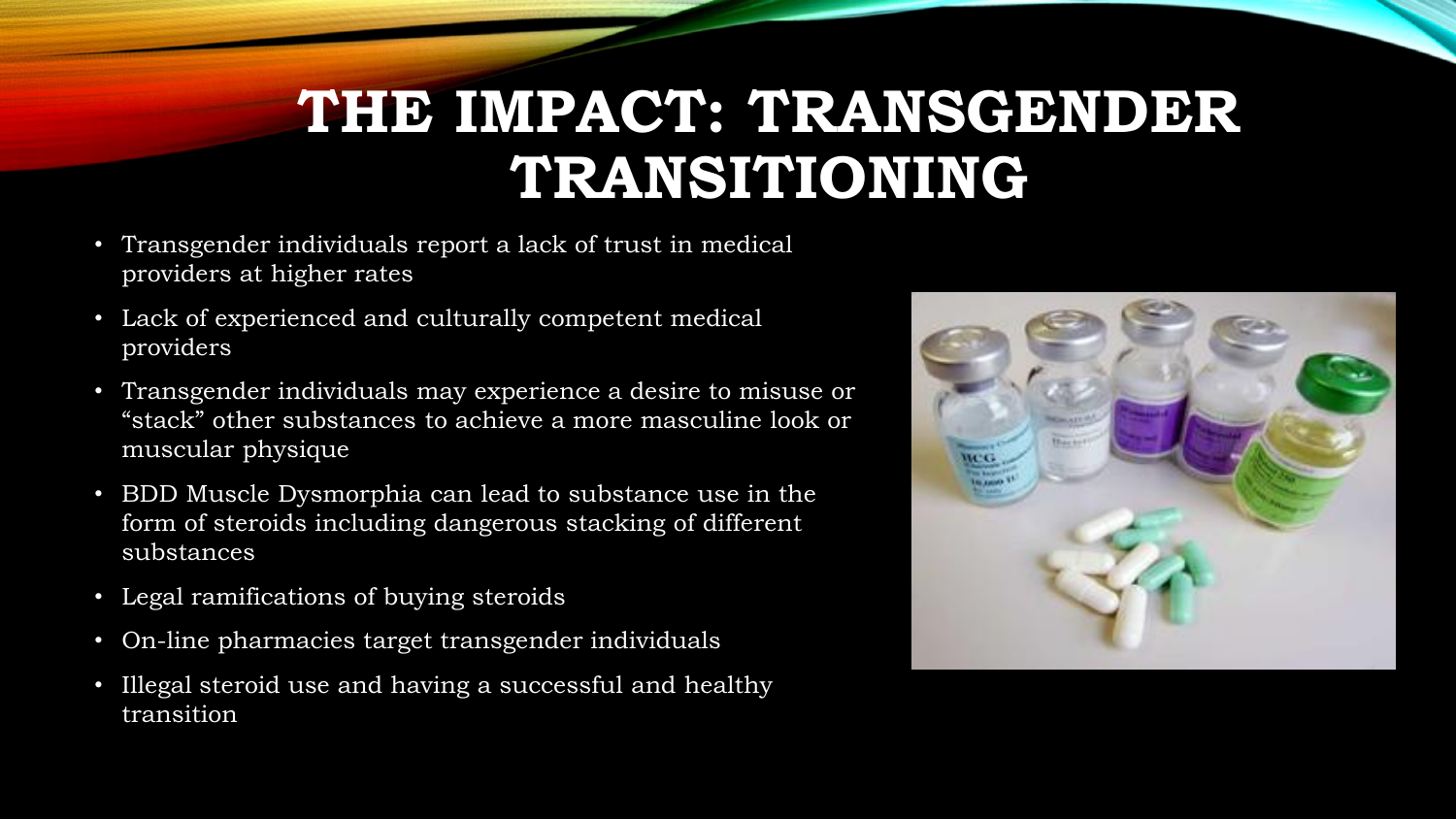## **THE IMPACT: SUICIDAL IDEATION AND ATTEMPTS**

- Lesbian, gay, and bisexual kids are 3x more likely than straight kids to attempt suicide at some point in their lives
- Medically serious attempts at suicide are 4x more likely among LGBTQ youth than other young people
- African American, Latino, Native American, and Asian American people who are lesbian, gay, or bísexual áttempt suicide ať especially high rates
- 41% of trans adults said they had attempted suicide, in one study
- 61% of trans people who were victims of physical assault had attempted suicide.
- Lesbian, gay, and bisexual young people who come from families that reject or do not accept them are over 8x more likely to attempt suicide than those whose families accept them.
- Each time an LGBTQ person is a victim of physical or verbal harassment or abuse, they become 2.5x more likely to hurt themselves.
- Suicide is the 2nd leading cause of death among young people ages 10 to 24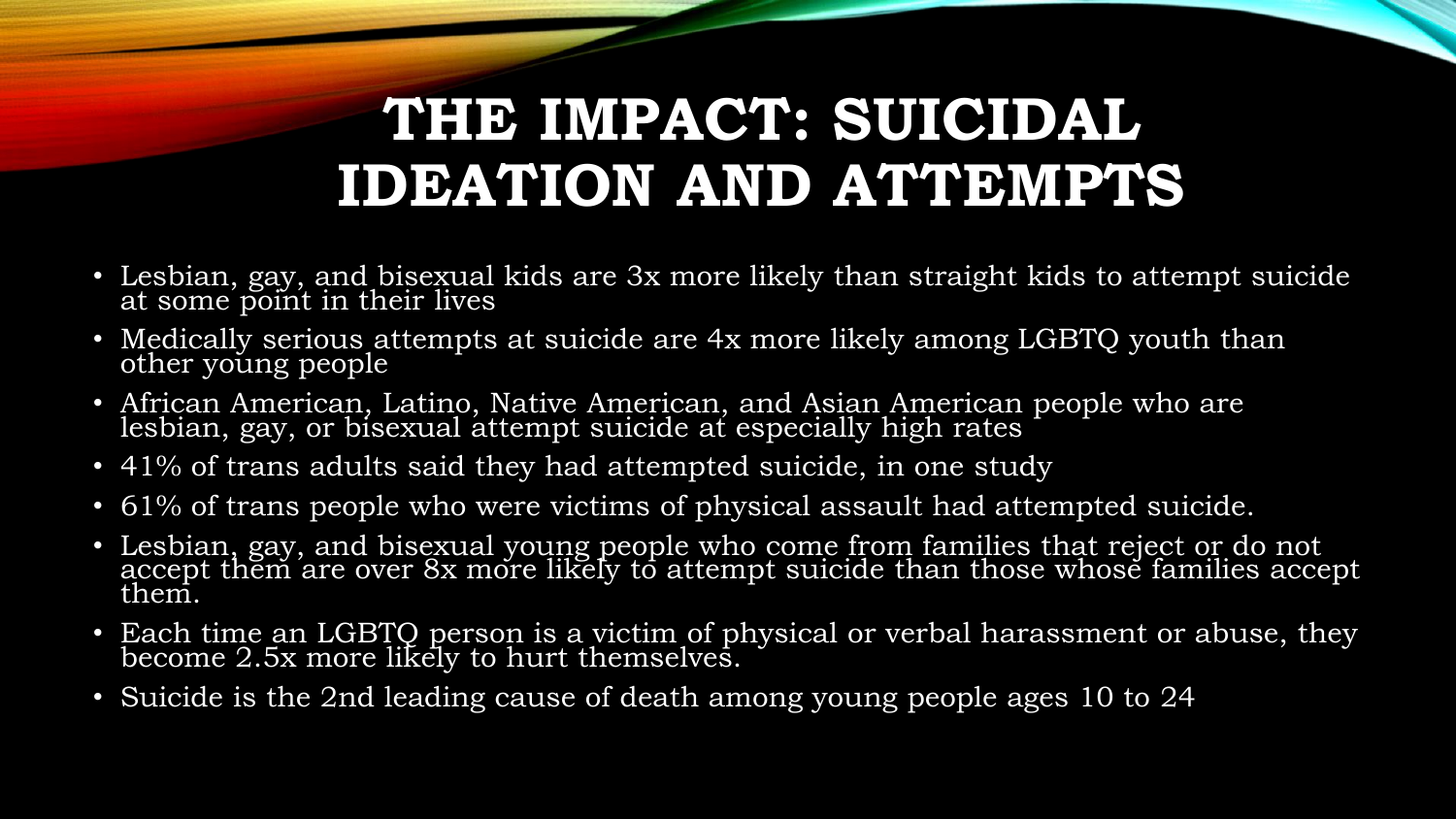## **THE IMPACT: SUICIDAL IDEATION AND ATTEMPTS**

- The suicide attempt rate among transgender persons ranges from 32% to 50% across the countries.
- Risk factors include gender-based victimization, discrimination, bullying, violence, being rejected by family, friends, and community; harassment by intimate partner, family members, police and public; discrimination and ill treatment at health-care system.
- Factors such as break-ups (64.3%), serious altercations with family members (14.3%), refusal of gender/sex reassignment by the family members (9.5%), financial problems (9.5%), being diagnosed with HIV positive in the past few days/weeks (2.4%) have contributed to completed suicide attempts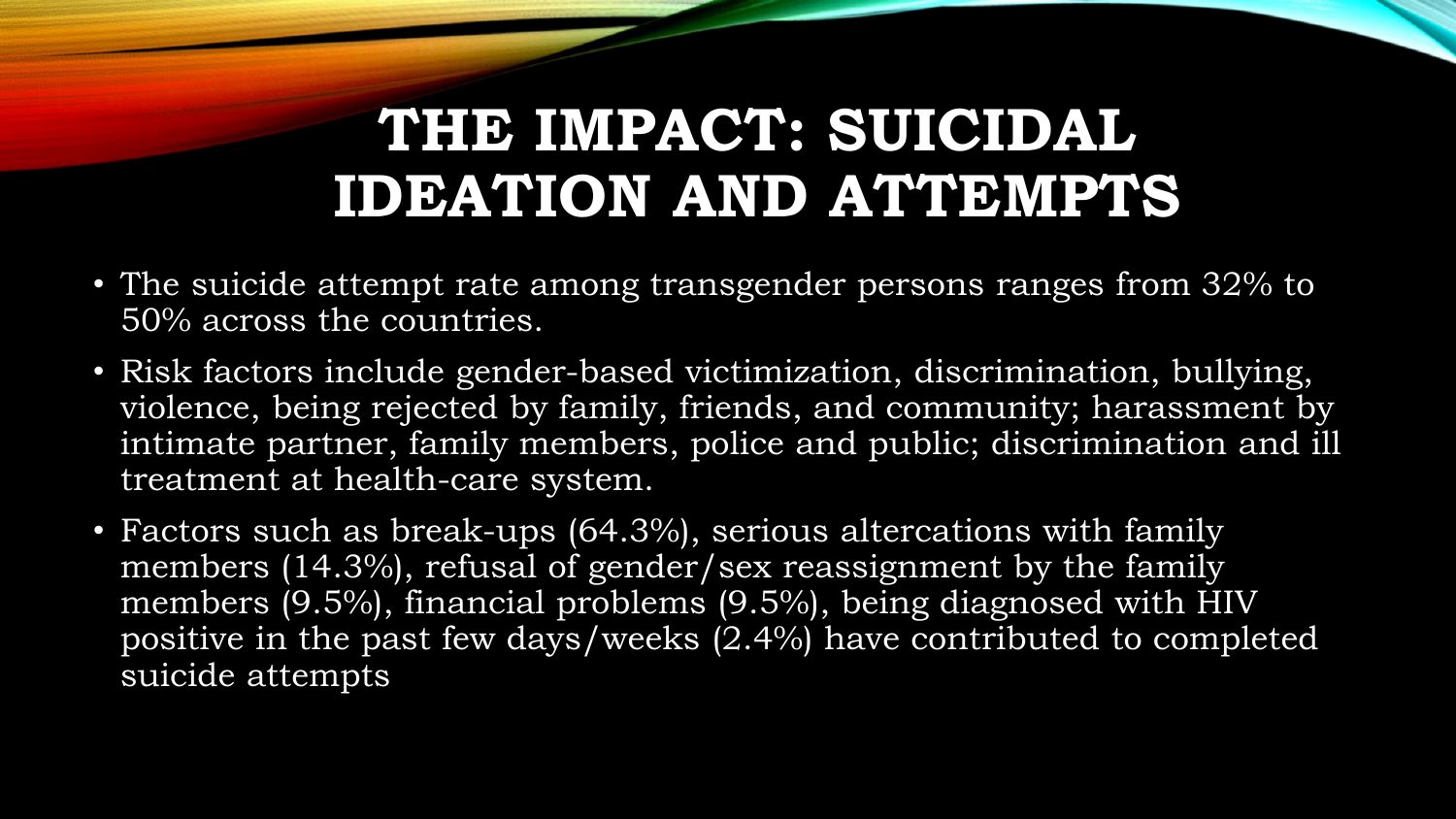## **THE IMPACT: SUBSTANCE ABUSE AND ADDICTION**

- An estimated 20-30% of LGBTQ people abuse substances, compared to about 9% of the general population.
- 25% of LGBTQ people abuse alcohol, compared to 5-10% of the general population.
- LGBTQ were more than twice as likely as heterosexual adults to have used any illicit drug in the past year.
- Nearly a third of LGBTQ adults used marijuana in the past year
- 1 in 10 LGBTQ adults misused prescription pain relievers, compared to 4.5 percent of heterosexual adults.
- Transgender youth are 2.5 times more likely to use cocaine or meth and are also twice as likely to abuse prescription medications (such as prescription opioids or benzodiazepines).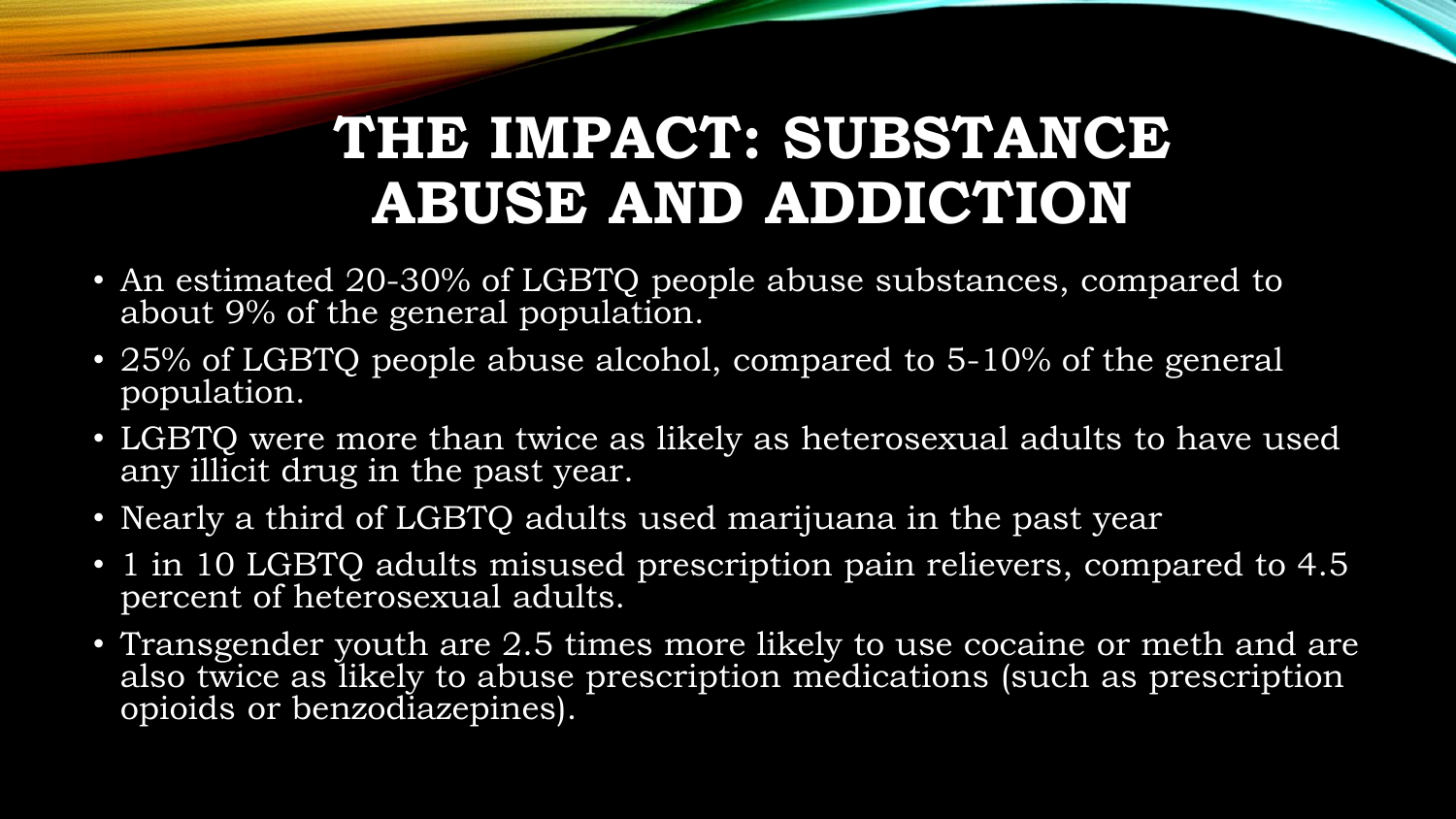## **THE IMPACT: CO-OCCURRING DISORDERS**

- Major Depressive Disorders, PTSD, Generalized Anxiety Disorders, Gender Dysphoria, Body Dysmorphia
- Sexual Dysfunction
- Self-harming behaviors
- Compulsive sexual behaviors -Party and Play -Sexual abuse and assault -STD'S
- HIV-related anxiety
- Anxiety about sex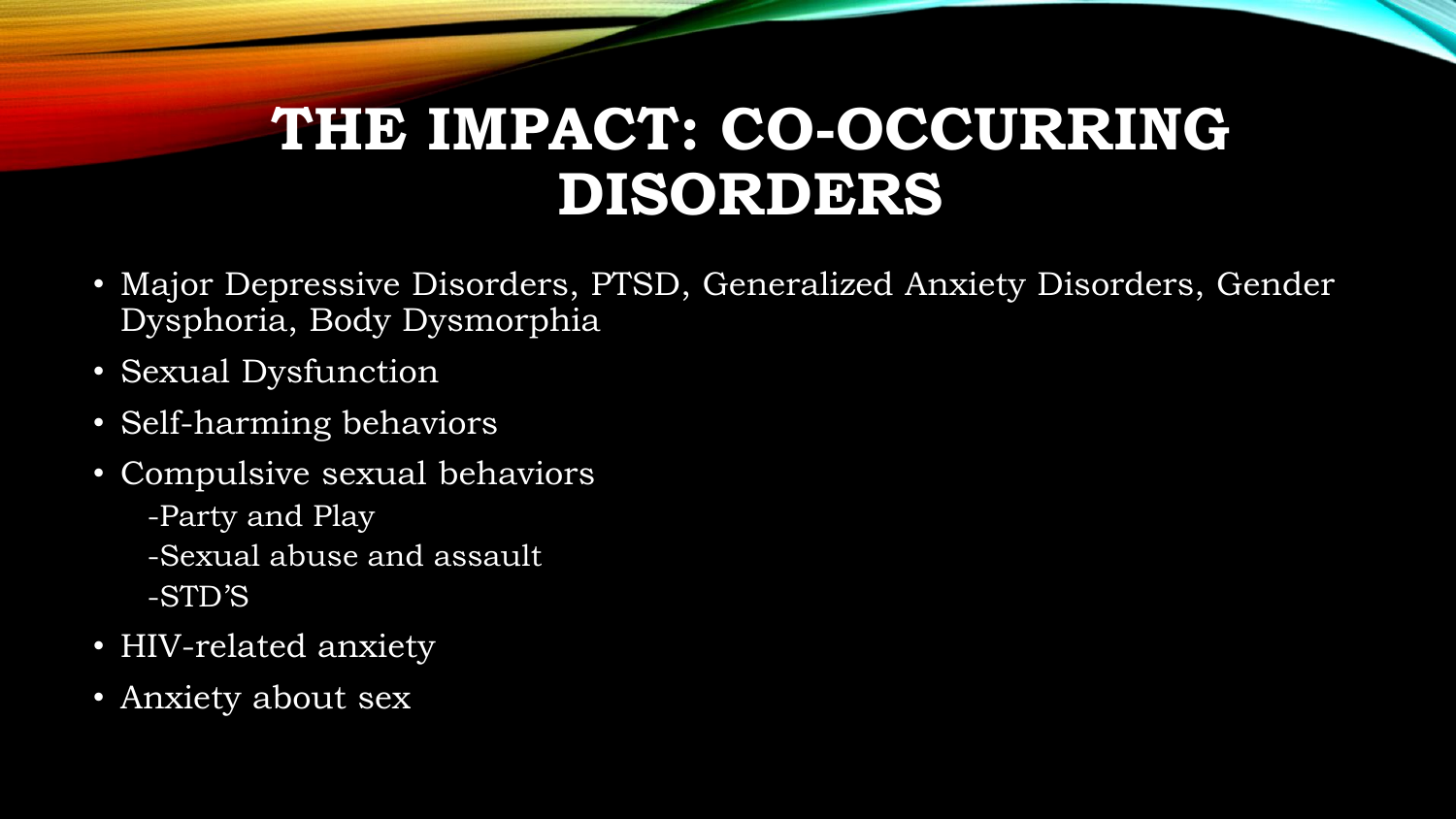## **MENTAL HEALTH DIAGNOSES: GENDER DYSPHORIA DISORDER**

- Conflict between a person's physical or assigned gender and the gender with which he/she/they/identify
- The Gender Conflict can look very different from one individual to another (trauma, anxiety, depression, ADHD, OCD)
- Experienced/expressed gender vs. physical/assigned gender
- Brain scans show that brains of transgender individuals better match identified gender rather than their body
- Discomfort with one's body (often seen in puberty developments)
- Discomfort with assigned gender roles
- Gender Dysphoria and Gender Creative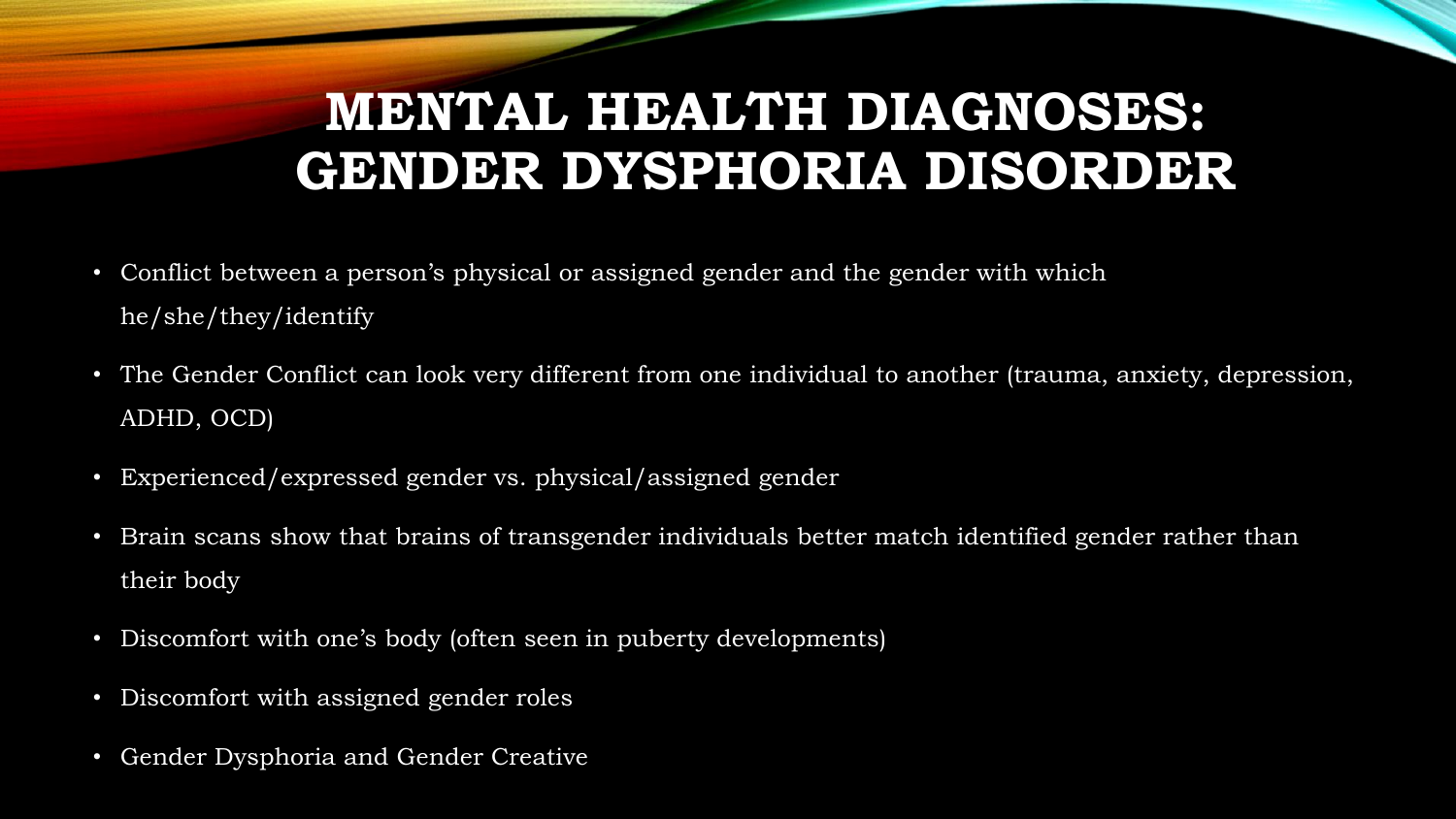## **MENTAL HEALTH DIAGNOSES: GENDER DYSPHORIA IN CHILDREN**

- Strong desire to be of the other gender
- Preference to wear opposite gender clothing
- Preference for cross-gender roles in play/fantasy
- Strong preference for opposite gender toys, games, etc.
- Strong preference for playmates of the opposite gender
- Rejection of assigned gender activities, games, toys, etc.
- Strong dislike of sexual anatomy
- Strong desire for sex characteristics of the experienced gender

American Psychiatric Association. (2013). Diagnostic and statistical manual of mental disorders (5th ed.)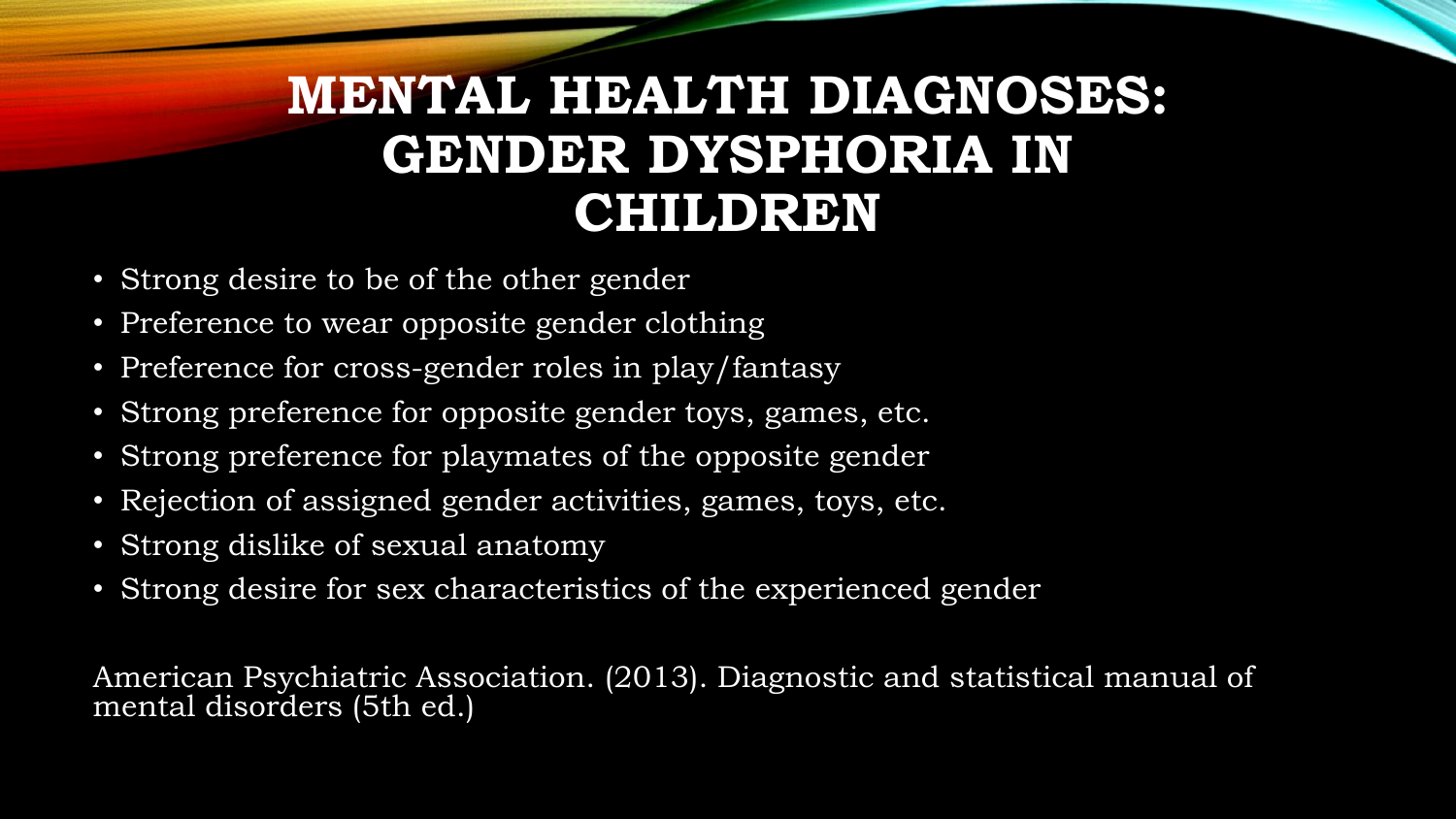#### **GENDER DYSPHORIA IN ADOLESCENTS AND ADULTS**

- Incongruence between expressed gender and sex characteristics
- Strong desire to prevent development of or to get rid of sex characteristics
- Strong desire for sex characteristics of the opposite gender
- Strong desire to be of the other gender
- Strong desire to be treated as the other gender
- Strong experience of typical feelings and reactions of opposite gender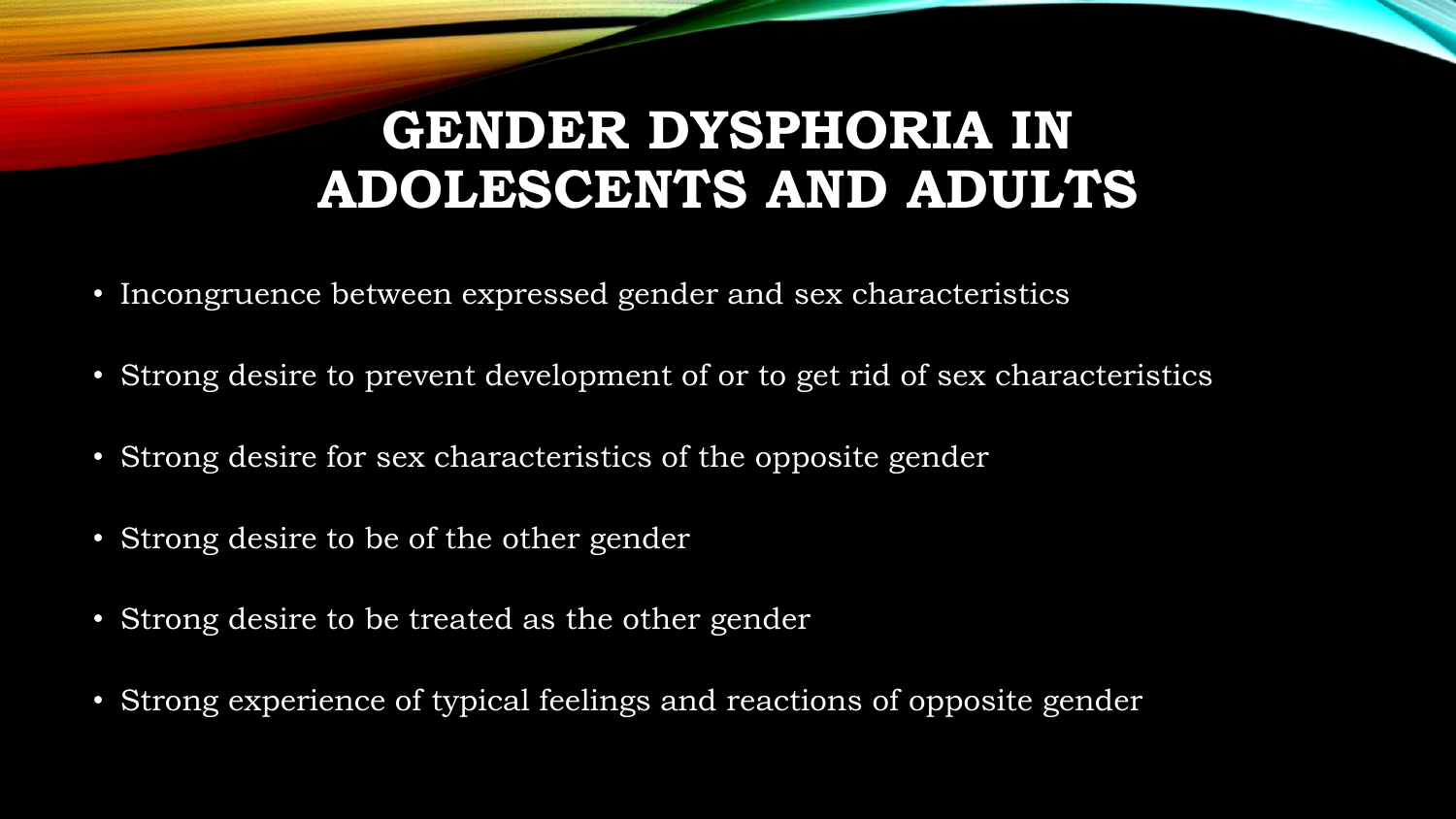## **MENTAL HEALTH DIAGNOSES: BODY DYSMORPHIC DISORDER**

- Fixated on a "flaw" and/or body part that becomes obsessive in nature
- Belief that the deformed or flawed part of the body are the exclusive focus of others
- Typically the focus of BDD is the head or face
- Not being happy about physical appearance vs. BDD
- Subtypes of BDD:
	- -Muscle Dysphoria
	- -BDD by Proxy
- Classified as an Obsessive-Compulsive Disorder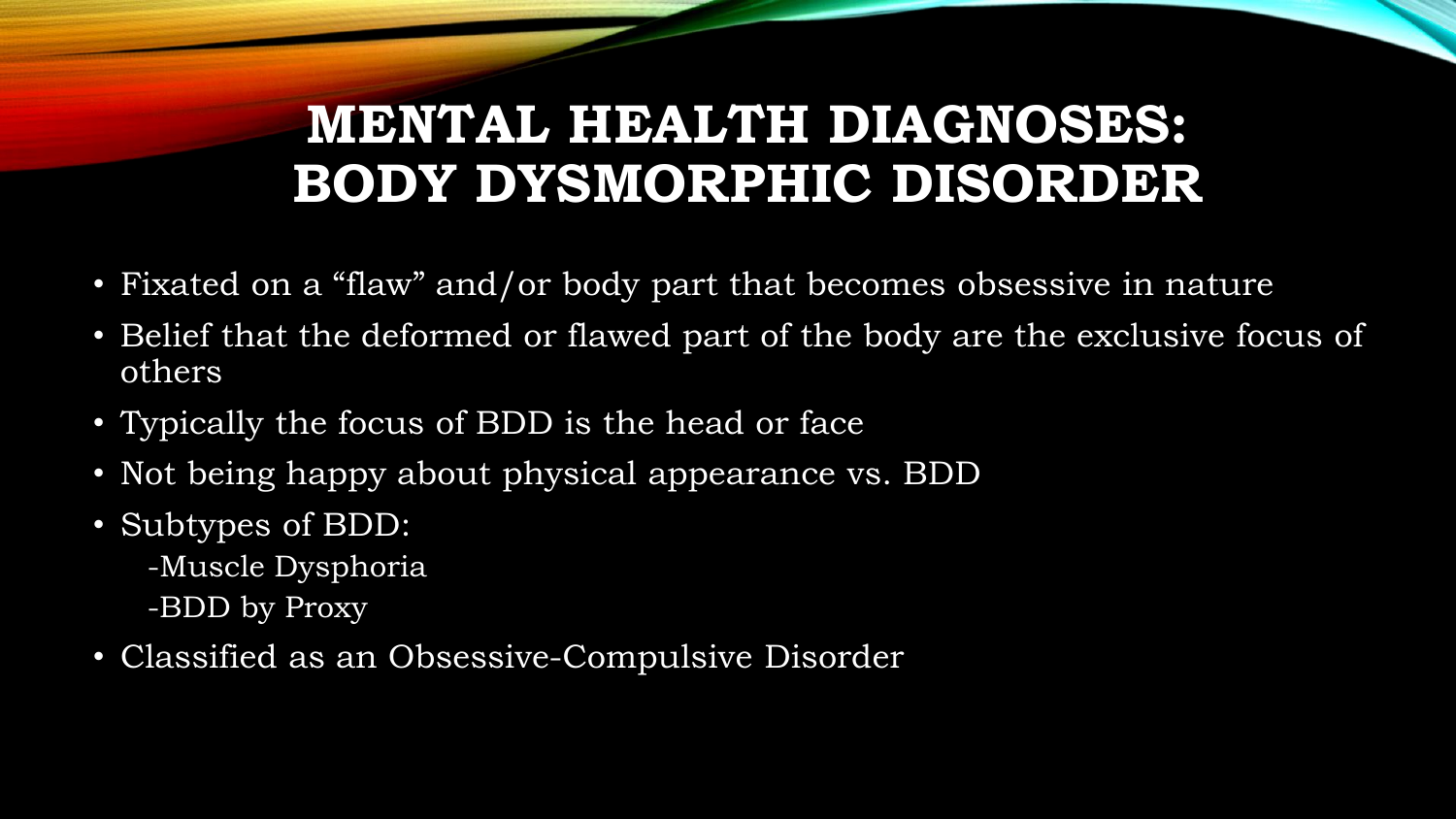## **MENTAL HEALTH DIAGNOSES: BODY DYSMORPHIC DISORDER**

- Preoccupation with a "perceived" defect or flaw in physical appearance
- Repetitive, compulsive and ritualistic behaviors (checking mirrors, excessive grooming, picking, comparisons to others)
	- -Muscle Dysmorphia
	- -BDD by Proxy
- Good or fair insight
- Poor insight
- Absent insight or delusional beliefs

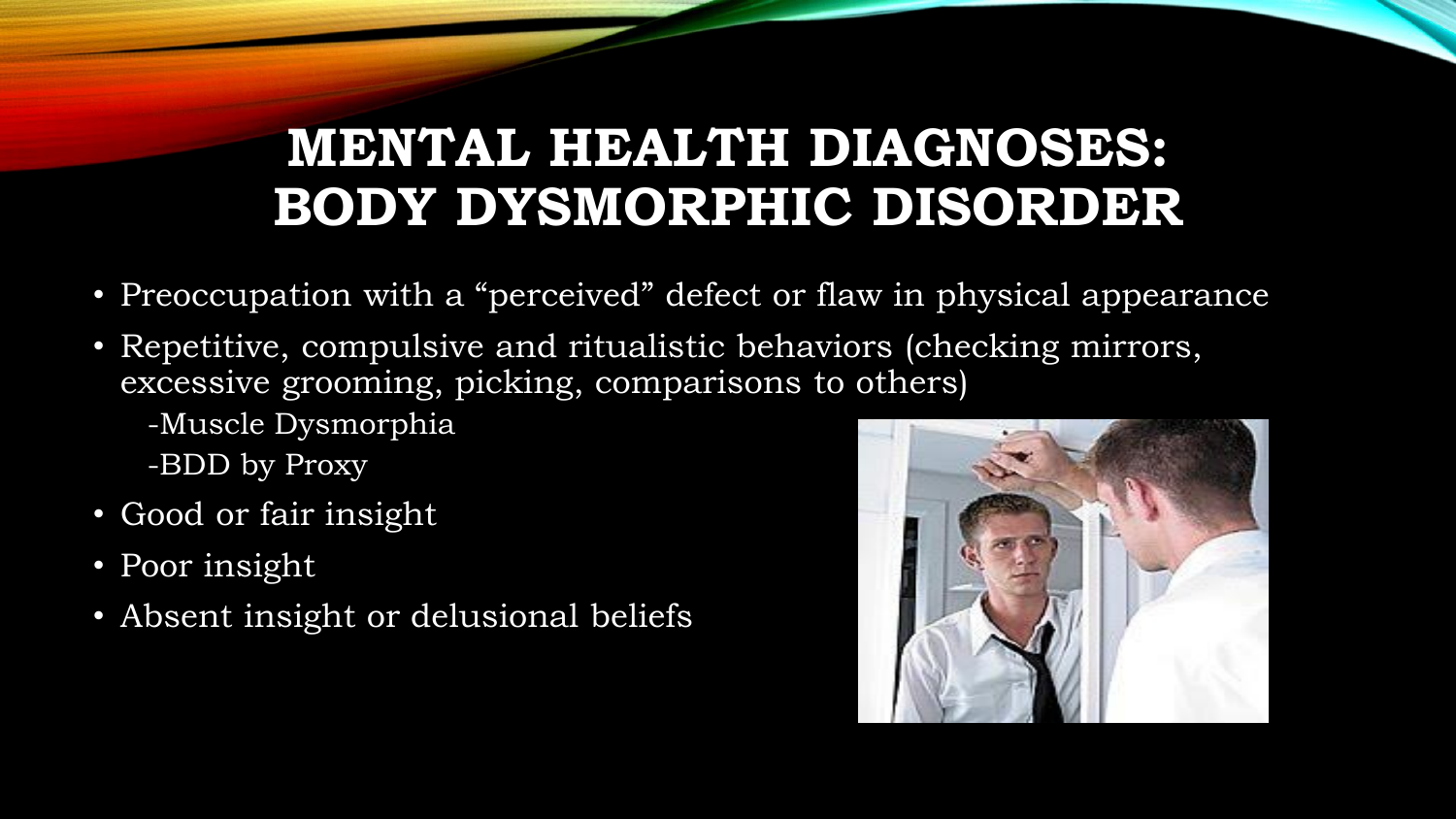## **MENTAL HEALTH DIAGNOSES: POST-TRAUMATIC STRESS DISORDER**

**Criterion A (one required):** The person was exposed to: death, threatened death, actual or

- threatened serious injury, or actual or threatened sexual violence, in the following way(s):
- Direct exposure
- Witnessing the trauma
- Learning that a relative or close friend was exposed to a trauma
- Indirect exposure to aversive details of the trauma, usually in the course of professional duties (e.g.,
- first responders, medics)

**Criterion B (one required):** The traumatic event is persistently re-experienced, in the following

- way $(s)$ :
- Intrusive thoughts
- Nightmares
- Flashbacks
- Emotional distress after exposure to traumatic reminders
- Physical reactivity after exposure to traumatic reminders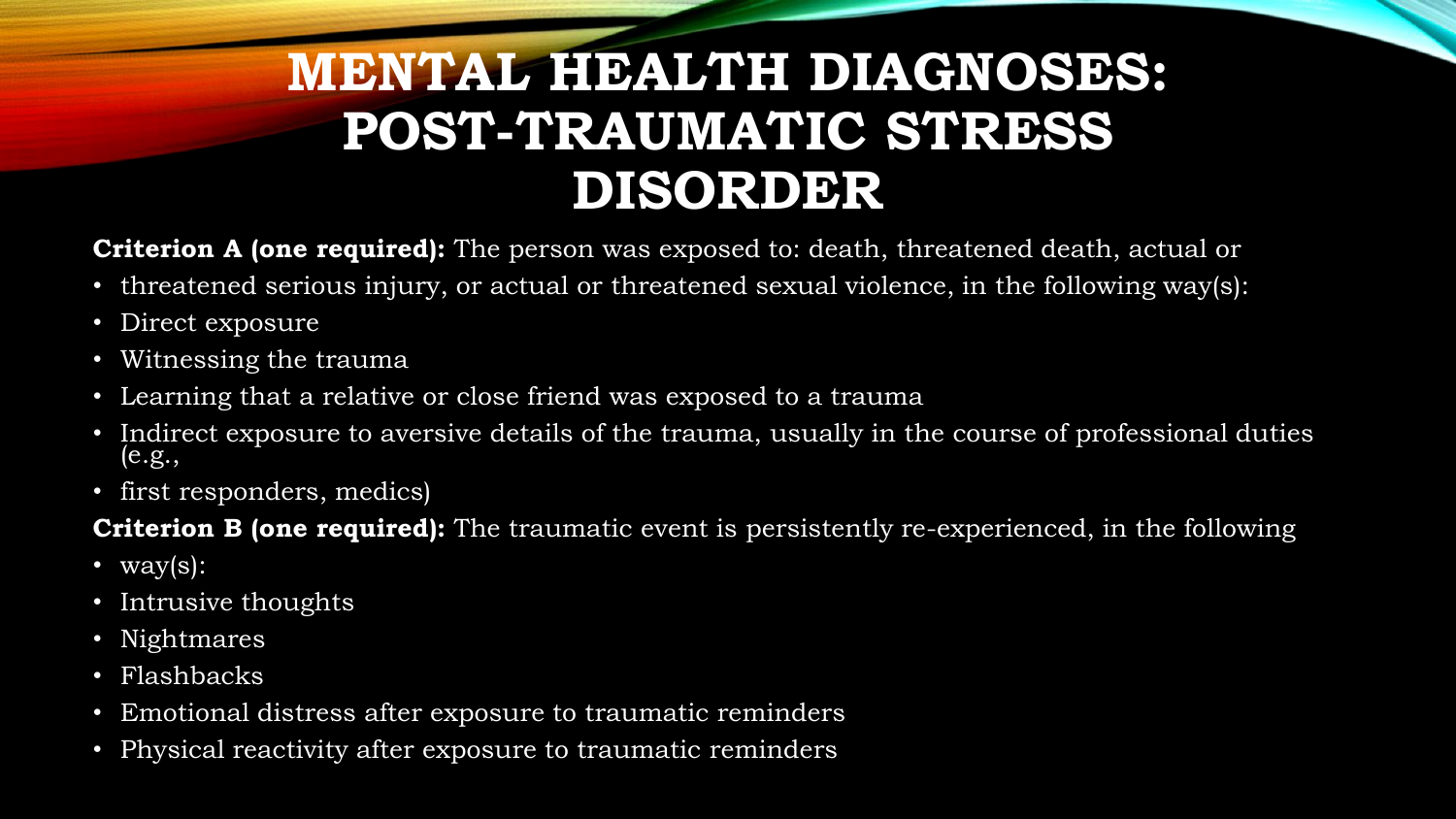## **MENTAL HEALTH DIAGNOSES: POST-TRAUMATIC STRESS DISORDER**

**Criterion C (one required):** Avoidance of trauma-related stimuli after the trauma, in the

- following way(s):
- Trauma-related thoughts or feelings
- Trauma-related reminders

**Criterion D (two required):** Negative thoughts or feelings that began or worsened after

- the trauma, in the following way(s):
- Inability to recall key features of the trauma
- Overly negative thoughts and assumptions about oneself or the world
- Exaggerated blame of self or others for causing the trauma
- Negative affect
- Decreased interest in activities
- Feeling isolated
- Difficulty experiencing positive affect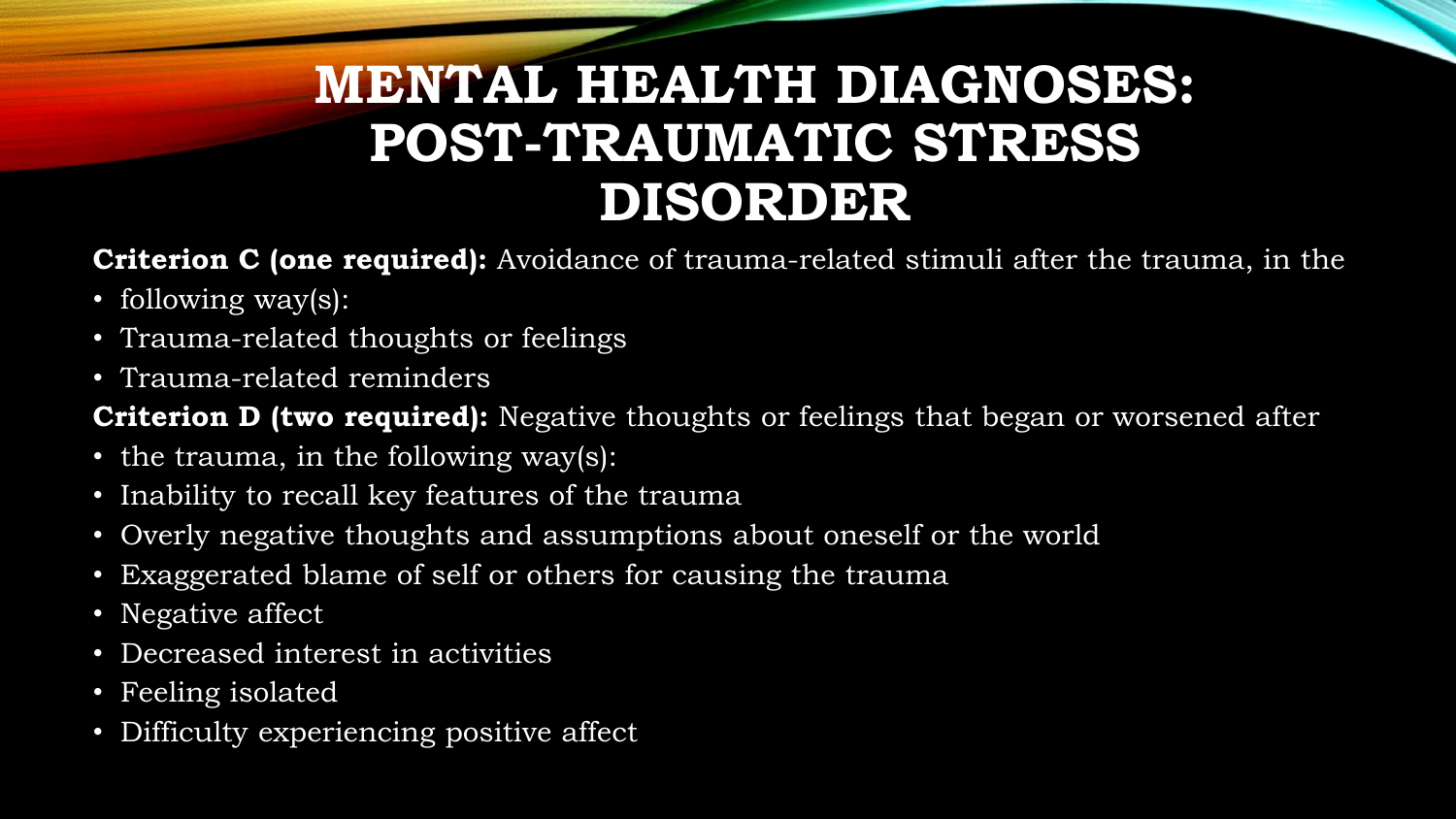## **MENTAL HEALTH DIAGNOSES: POST-TRAUMATIC STRESS DISORDER**

**Criterion E (two required):** Trauma-related arousal and reactivity that began or worsened after the trauma, in the following way(s):

- Irritability or aggression
- Risky or destructive behavior
- Hypervigilance
- Heightened startle reaction
- Difficulty concentrating
- Difficulty sleeping